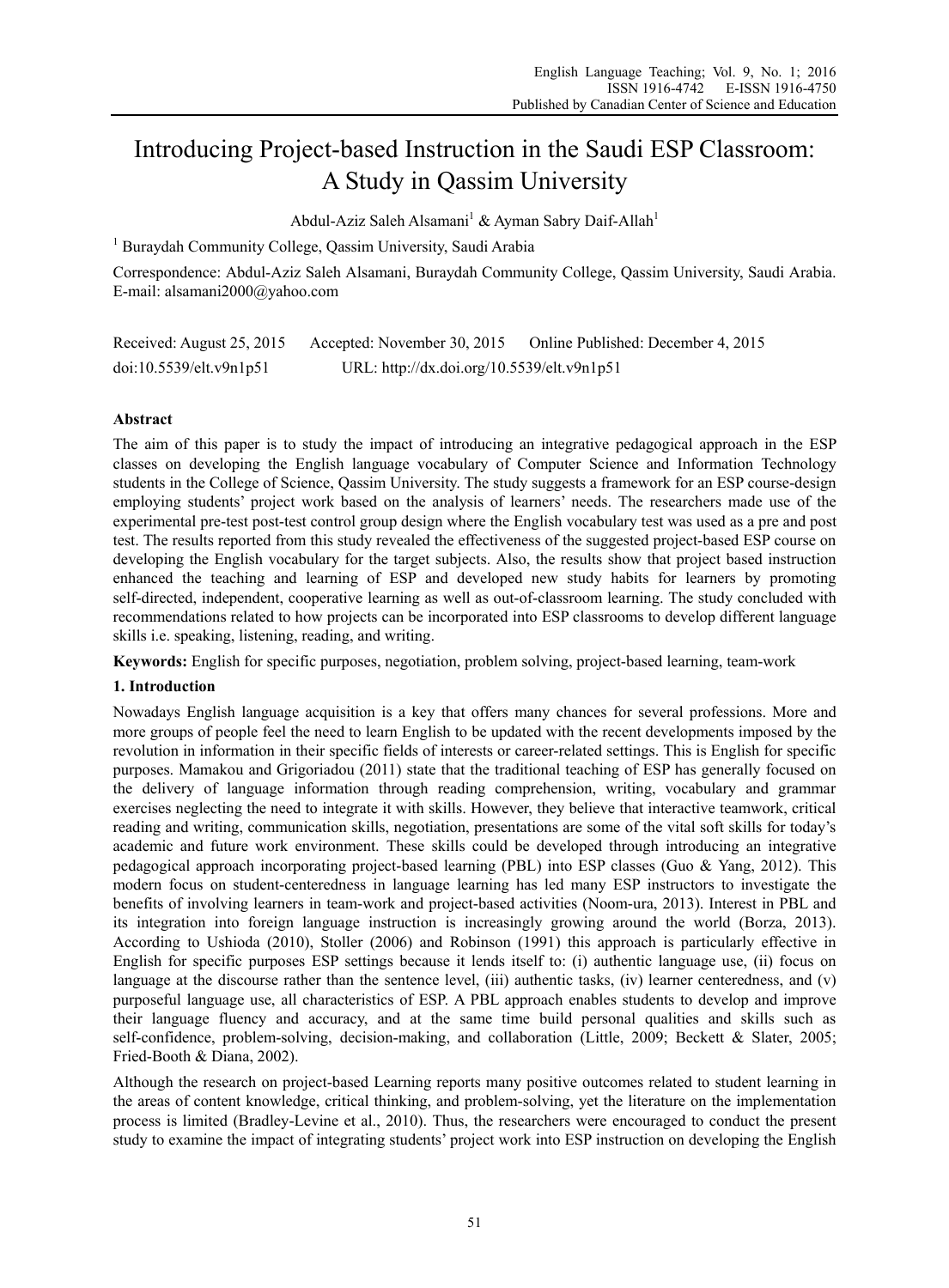language vocabulary of Computer Science and Information Technology Students at Qassim University.

#### **2. Context of the Problem**

Computer and information technology students at Qassim University are assigned to study four three-hour credit EFL courses throughout their academic instruction. The first course, entitled English language 1 focuses on developing the basics of the foreign language with emphasis on the structure of the language. The second course English language 2 is a continuation for the first one with emphasis on general scientific topics. These two three-hour credit courses are to be somewhat appropriate at the preparatory levels one and two. When the first researcher was asked to teach the third English course to the computer and information technology students, he found that the course book they have to study covers scientific topics related to different fields of study other than computer technology. The end product of such irrelevant course material is boring lessons and frustrated students who usually show disruptive behaviors by talking to each other during the course and not paying attention to the teacher. Therefore, the researchers found that the current course book taught to computer and information technology students in Qassim University doesn't serve learners' interests and needs (Note 1). It does not also help learners in their professional studies.

Results of the pilot study administered with students and staff revealed that students do not practice the language. They just memorize some structures with little or no practice of the language inside the classroom. The staff stressed the need for the design of an ESP course built on the student's needs and active involvement of the students. This idea is emphasized by Bradley-Levine et al. (2010) and Little (2009) who believe that the content of a realistically ESP course must be coherent with the needs and wants of the clients and that the contents should be technically, physically, and mentally conceivable and able to be implemented within the time allotted in the curriculum. Further, Baumgartner & Zabin (2008) found that foreign language learners generally need to be involved in their classes, because learner passivity and non-involvement will in fact sabotage the desired outcome. In this context, Noom-ura (2013) and Sysoyev (2000) point out that with the spread of the student-centered approach and the continued increase of the international contacts in various spheres, much attention should be paid to the design of ESP courses that can prepare students for professional development and communication.

#### **3. Statement of the Problem**

Based on the results of the pilot study and feedback gleaned from staff and students, it is evident that the current EFL course presented to computer and information technology students at the College of Science in Qassim University does not either reflect the learners' demands or help in developing their English vocabulary which is vital in their academic development and future career.

# **4. Research Questions**

*The present study sought answers to the following questions:*

1) What are the English language needs of computer and information technology students at the College of Science in Qassim University?

2) What are the features of a designed framework for an ESP course based on students' projects?

3) What is the impact of the proposed framework on developing the English vocabulary related to the filed of specialization for the target sample?

# **5. Hypotheses of the Study**

*The study attempted to verify the validity of the following hypotheses:* 

1) There are significant statistical differences between the mean scores of the experimental group in pre and post-testing of the English vocabulary test in favor of post-testing.

2) There are significant statistical differences between the mean scores of the experimental group students and the control group students in the post-testing of the English vocabulary test in favor of the experimental group.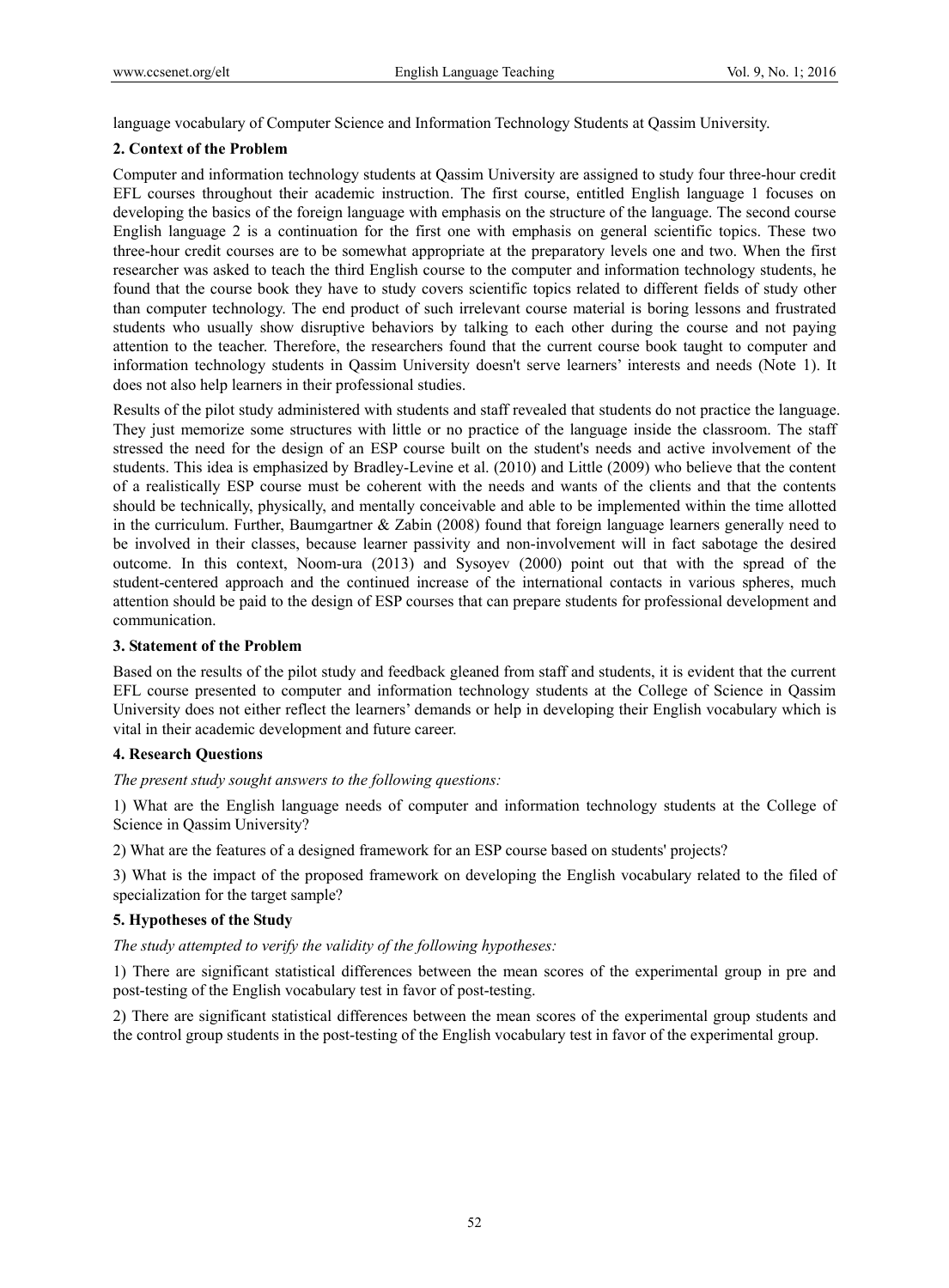# **6. Objectives of the Study**

*This study aimed at:* 

a) Identifying the English language needs of computer science students at Qassim University in Saudia Arabia.

b) Offering theoretical support for developing ESP courses for EFL students.

c) Presenting guidelines for integrating project work into ESP courses

d) Developing a framework for an ESP course for computer science students based on students' work.

# **7. Review of Literature**

Recently, increasing number of language educators have shifted to project work as a means of promoting meaningful student engagement with language and subject matter in ESP classes. In this digest, relevant theory and research are presented to provide a conceptual framework for integrating students' project work into ESP instruction.

# *7.1 Definition and Characteristics of ESP*

One cannot actually describe ESP fully because the term is more complicated than it seems to be and many new factors are being involved every now and then (Stapa, 2003). Hutchinson and Waters gave ESP a broad description as "and approach to language teaching in which all decisions as to content and method are based on the learner's reason for learning "(1987).

Dudley- Evans and St.John (1998) define ESP in terms of Absolute and Variable characteristics:

# *I- Absolute characteristics:*

ESP is defined to meet specific needs of the learner;

ESP makes use of the underlying methodology and activities of the discipline it serves;

ESP is related in content (i.e. in its themes and topics) to particular disciplines , occupations and activities ;

ESP is centered on the language (grammar, lexis, register) skills, discourse, and genres appropriate to these activities.

# *II- Variable characteristics:*

ESP may be related to or designed for specific disciplines;

ESP is likely to be designed for adult learners, either at tertiary level institution or in a professional work situation. It could, however, be for learners at secondary school level;

Most ESP courses assume some basic knowledge of the language system, but it can be used with beginners

This definition is appropriate for the present study because it is based on knowing the goals of learners at all stages and stresses the importance of permanently conducting learners' needs analysis. The definition also indicates that ESP is so open to all learning purposes and able to use the suitable pedagogical style, appropriate materials and course design for each discipline and field of study more effectively. Also, the characteristics are carefully listed to eventually allow a compromising harmony in views about what ESP is and what is not.

# *7.2 Definition and Characteristics of Project Approach to Language Learning /Teaching*

The project approach derives from Pragmatism which fosters action and practical application of knowledge in everyday life (Fried-Booth & Diana, 2002). It also promotes manual activity instead of memorization and verbalism (Fragoulis & Mega, 2009). In this regard, Kotti (2008) and states that the implementation of the project- based learning is based on the pedagogical principle of "learning by doing", which means that learners acquire knowledge after having experienced or done something new.

Mergendoller and Thomas (2010) proposed a definition of PBL as being a teaching model that organizes learning around projects. These projects are generally complex tasks based on challenging questions or problems that involve students in designing , problem-solving, decision-making, and/or investigative activities, that give students opportunities to work relatively autonomously over extended periods of time, and culminate in realistic products or presentations. Larmer and Mergendoller (2010) describe project-based learning as a process whereby students work collaboratively to explore and learn content via authentic, problem-based projects essential to the curriculum.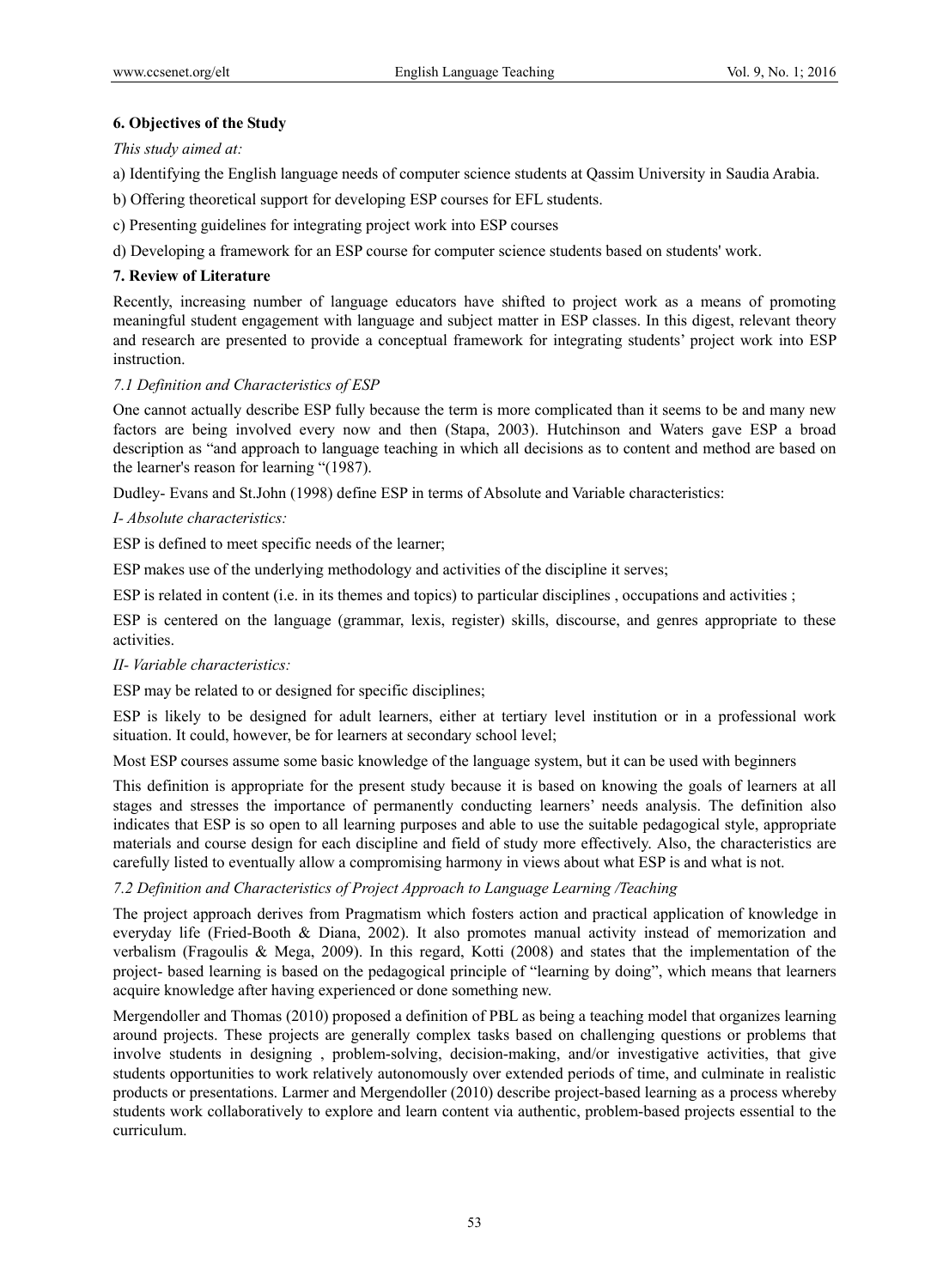Markham (2011) believes that project-based learning integrates knowing and doing through shifting the focus of education on the student, not the curriculum. Markham adds that project-based learning helps students to come up with high quality, collaborative products which are mainly activated through experience rather taught out of a textbook. In the EFL field, project-based learning is considered as an important instructional approach that functions as a bridge between learning English in class and using English in real life situations, in particular in settings related to their specialization (Brush & Saye, 2008).

As an extended illustration, Stoller (2006) defined PBL as: (1) having both a process and product; (2) giving students (partial) ownership of the project; (3) extended over a period of time (several days, weeks, or months); (4) integrating skills; (5) developing student understanding of a topic through the integration of language and content; (6) students both collaborating with others and working on their own; (7) holding students responsible for their own learning through the gathering, processing, and reporting of information gathered from target-language resources; (8) assigning new roles and responsibilities to both students and teacher; (9) providing a tangible final product; and (10) reflecting on both the process and the product.

Similarly, Guo & Yang (2012) emphasize that PBL develops the inclusive ability of both teachers and students. For the teachers, their classroom behavior and daily teaching activities would be significantly improved through the participation in the project based teaching and learning activities. For the students, their group cooperation capacities, capacity for problem identifying, and problem solving all have grown and thrived. Brush and Saye (2008) indicate that PBL has a positive effect on increasing students' motivation and engagement in classroom activities. In addition, research indicates that PBL helped students develop their scientific investigation and creative thinking skills, build up opportunities to interact with their friends through cooperative projects (Doppelt, 2009; Baumgartner & Zabin, 2008; Beringer, 2007; Belland, et al., 2006).

However, PBL is challenging for some teachers to implement for several reasons. First, it requires specific skills that enable teachers to enact PBL effectively and integrate technology into projects in meaningful ways (ChanLin, 2008). Second, incorporating PBL in classroom instruction requires teachers to develop alternative assessment methods (Doppelt, 2009). Third, innovative classroom management techniques should be used to maintain discipline and control the flow of information (Baumgartner & Zabin, 2008). Finally, PBL is viewed as time-consuming, and requires hard efforts to implement as it necessitates the reforming of classroom structure as well as the re-orientation of teacher and student roles (Bradley-Levine et al., 2010).

# *7.3 Incorporating Project Work into the ESP Classroom*

Stoller (2006) remarks that interest in project work and its integration into ESP instruction is growing around the world because it easily lends itself to: a. authentic language use, b. a focus on language at the discourse rather than the sentence level, c. authentic tasks, and d. learner centeredness, all characteristics of ESP (Robinson, 1991). While ESP classes prepare students to communicate specific technical-field information, PBL helps them acquire and using academic skills such as conducting research, summarizing and giving presentations using English. In this context, Noom-ura (2013) emphasizes that PBL and ESP are a perfect match because the main components of PBL and the distinguishing characteristics of ESP can precede hand-in-hand to enhance language acquisition and achievement of proficiency.

Project work, when integrated into ESP classroom, requires multiple stages of development to succeed. Different steps have been proposed by Stoller (2006) and Dhieb-Henia (1999), and who presented easy-to-follow multiple-step process that can guide teachers in developing and sequencing project work for their classrooms. They also proposed a straightforward and useful description of project work and the steps needed for successful implementation in an ESP classroom. The 11-step sequence model gleaned from Stoller (2006), Richards and Renandy (2001), and Dhieb-Henia (1999) can be said to be the most suitable for this study. These steps are:

- Defining a theme
- **Determining the final outcome**
- **Structuring the project**
- **IDENTIFY** Identifying language skills and strategies
- Gathering information and exchanging materials
- **Compiling and analyzing information**
- Writing the first draft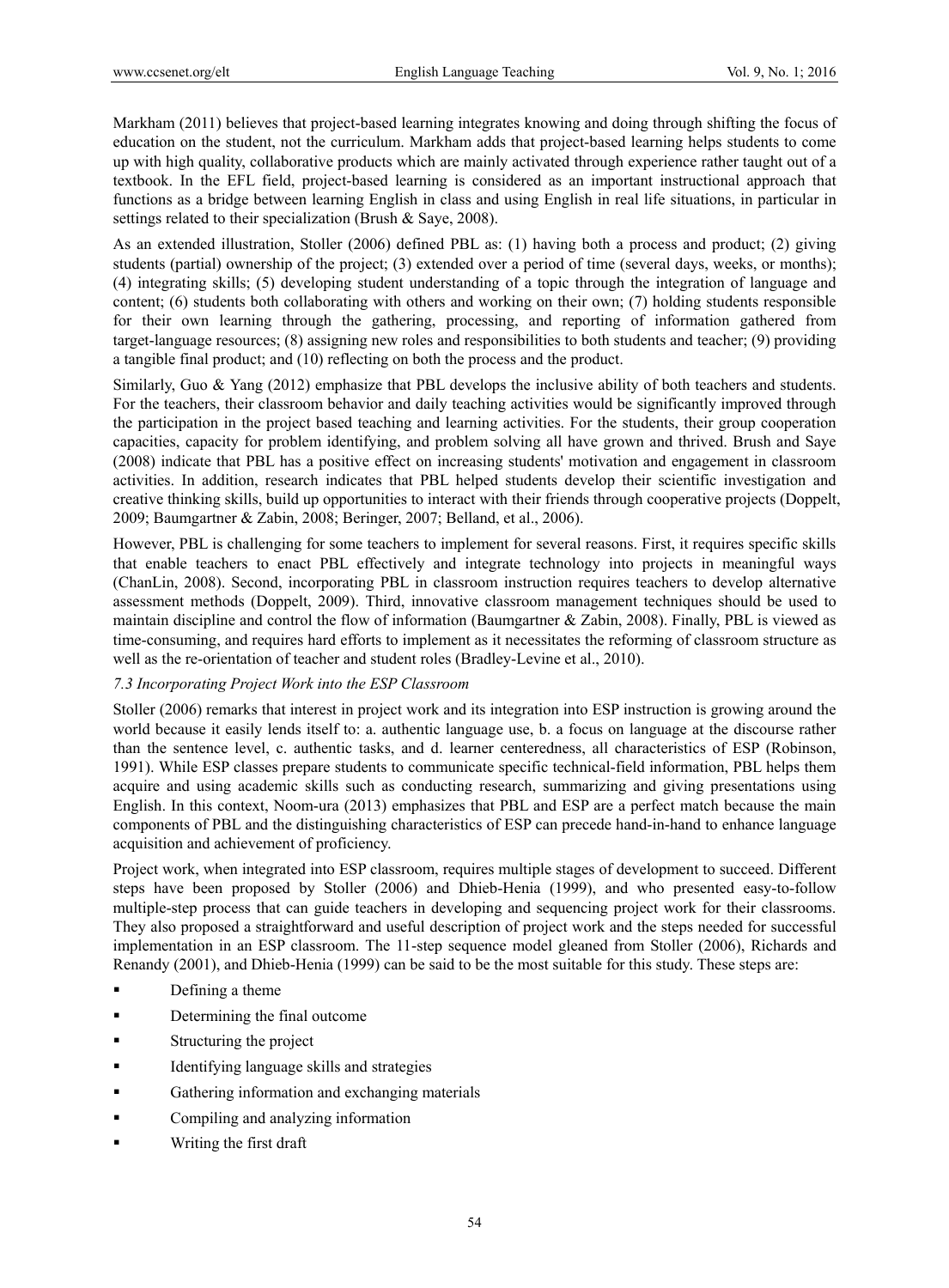- **Cal presentation**
- **•** Writing the final version of the project
- **Final presentation of projects**
- Scoring and grading.

The model above allows easy management of project work and creates a relaxed learning environment in which both students and instructors work together to develop interesting projects that promotes effective content learning.

#### **8. Method**

#### *8.1 Research Design*

The research design used in this study is the pre-post test experimental-control group design in which two intact groups of subjects are randomly assigned to experimental and control groups.

#### *8.2 Subjects*

Subjects of the study were third level students at the Computer and Information Technology Department of the College of Science. They have done six years of general English at the intermediate and high schools and two terms at the university. The overall number of the subjects is 86 divided into two classes (43 each) and studying the same course. Class (A) students constituted the experimental group while class (B) represented the control group.

#### *8.3 Instruments*

To achieve the objectives of the present study two instruments were developed:

#### 8.3.1 Needs Analysis Questionnaire

The main aim of the questionnaire is to gather information related to students' needs in area of ESP. The questionnaire is a polytomous scale consisting of three sections covering most of what computing students might need to be able to use English in their specialization. Most of the questionnaire items were inspired by students' written or oral comments their ESP needs. Some items were suggested by expert EFL instructors who have good experience in teaching ESP courses. Other items were derived and adapted from previous studies (Xenodohidis, 2002; Stapa, 2003; Beringer, 2007; Baumgartner & Zabin, 2008; Mega, 2009; Tsou, 2009; Borza, 2013; Fragoulis & Noom-ura, 2013; Tsai, 2013). After constructing the questionnaire, it was submitted to a group of TEFL experts to estimate its validity and reliability Cronbach's Alpha Coefficient was used to estimate internal consistency of items. Alpha reliability estimate for the questionnaire was 0.699 which is a reasonably acceptable estimate with such kind of tools. The same panel was consulted to test the validity of the questionnaire.

# 8.3.2 The Pre-Post Vocabulary Test

The purpose of the pre-post vocabulary test is to measure to what extent the subjects master the required vocabulary to maintain a good level in English in their specialization. The target language use (TLU) domain (Note 2) is defined as the required vocabulary for the subjects' computing specialization. This test consisted of five sections each of which addressed some certain vocabulary. These sections were:

Completion

Matching synonyms

Giving antonyms

Multiple Choice Questions (MCQ)

Translation (into English and into Arabic).

The reliability of the test that was measured by Cronbach's Coefficient Alpha was 0.755. Concerning the validity of the test, one approach of establishing it involved scrutiny of the test content (content validity) by relevant panel. This process investigated how relevant, representative the test content was in its coverage of the vocabulary items that should be measured. This process also gave evidence about measurement properties of the test items. The other approach of establishing self-validity was by calculating the square root of the reliability estimate (El-Bahi, 1979). Accordingly, self-validity value was (0.87) which is considered an acceptable estimate. After estimating the reliability and validity of the test, it was used as the pre-post assessment tool.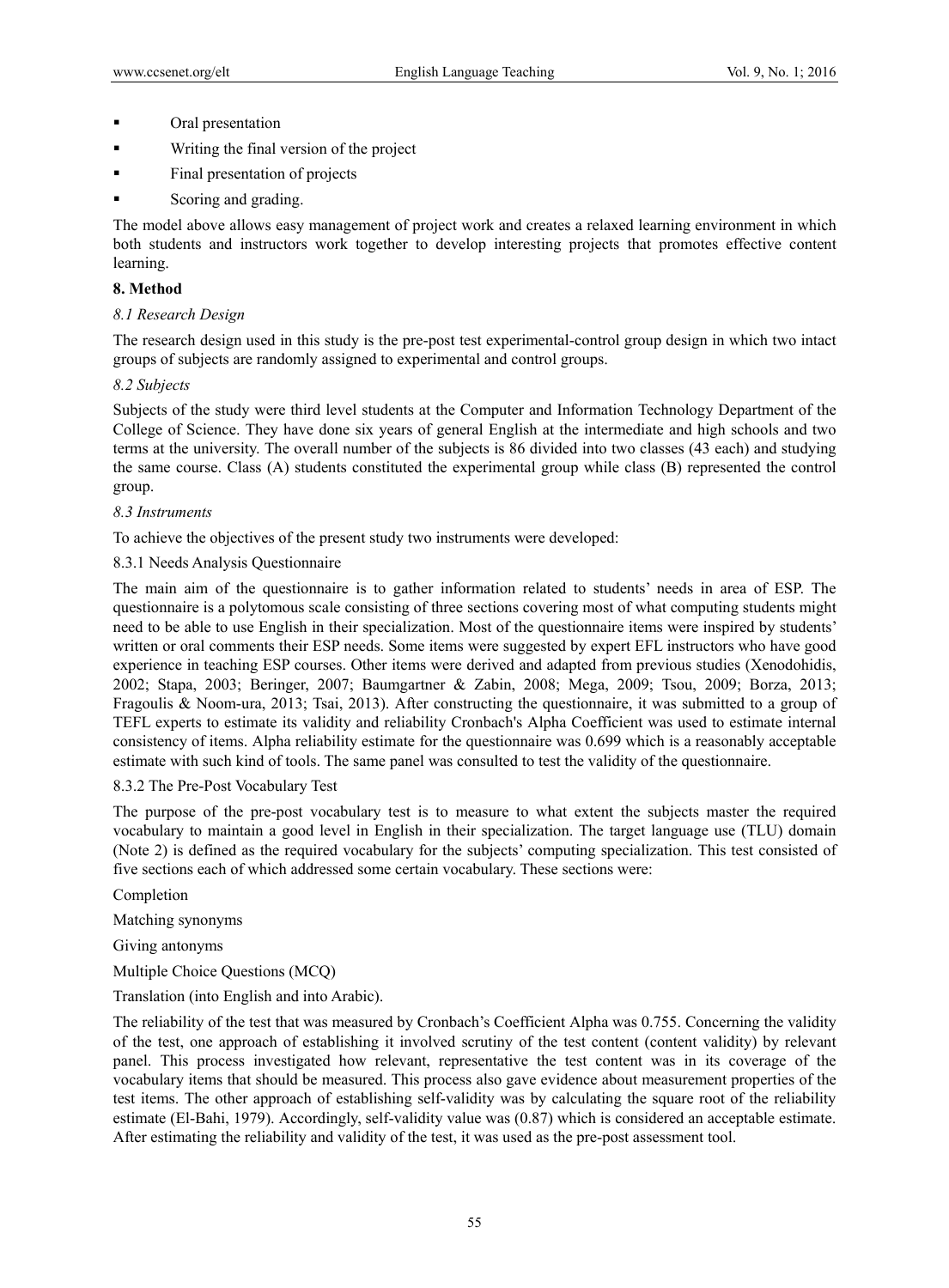*8.4 Students' Project Work in the ESP Course* 

# 8.4.1 Aims

The ESP project-work course aims at developing students' language skills in general and vocabulary in particular in the context of computing and information technology. Specifically, it aims at:

Developing students' vocabulary acquisition.

Enabling students to comprehend Basic English in the field of computer science & information technology.

Enabling students to use technical terms.

Promoting self-learning and co-operative learning.

Sketching feasible projects in their specialization using English.

8.4.2 Content

The ESP project work course was designed in the form of a series of weekly projects and one term project. The project titles were chosen in light of the results of the needs analysis questionnaire. Projects covered a variety of topics (ten topics for weekly projects plus one major topic for the term project) related to students' field of study:

# *Weekly Projects*

*Project 1:* Parts of a computer and their functions.

*Project 2*: Purchasing a computer.

*Project 3*: The different types of computer used in the faculty.

*Project 4*: Experimental systems for distance learning.

*Project 5*: Information distribution over the WANs.

*Project 6*: Implementation and management of LAN.

*Project 7*: Suggesting an interactive approach for the networks systems.

*Project 8*: Designing a web site for the university.

*Project 9*: Information and communication.

*Project 10*: Internet.

*Term Project* 

Designing a dictionary program for the most frequently English terms in academic disciplines.

8.4.3 Techniques

A variety of innovative techniques suitable for project approach were employed. Co-operative learning techniques were used throughout the program where students worked together in developing their projects. Peer and group coaching were also practiced along with individualized learning and activity–based learning.

8.4.4 Data Collection Sources for Projects

Field visits, interviews, surveys, libraries, internet search engines, academic disciplines and staff.

8.4.5 Students' Role & Teacher's Role in the Project Work

The project-based learning approach creates a "constructivist" learning environment in which students construct their own knowledge and become independent learners. Teachers who involve their students in project-based learning activities also find their own role logically and naturally changing. Rather than being the task master, they discover their primary tasks are to guide and coach and mentor their students. They teach their students how to question, collect data, debate, discuss, take notes, design and write reports and how to develop strategies for locating information. They become co-learners as their students embark on a variety of learning projects. The teacher in the project based learning is an advisor, mentor, and peer member of the group, facilitator, and consultant.

# 8.4.6 Assessment

Formative and summative assessment methods were used in the form of:

Portfolio assessment,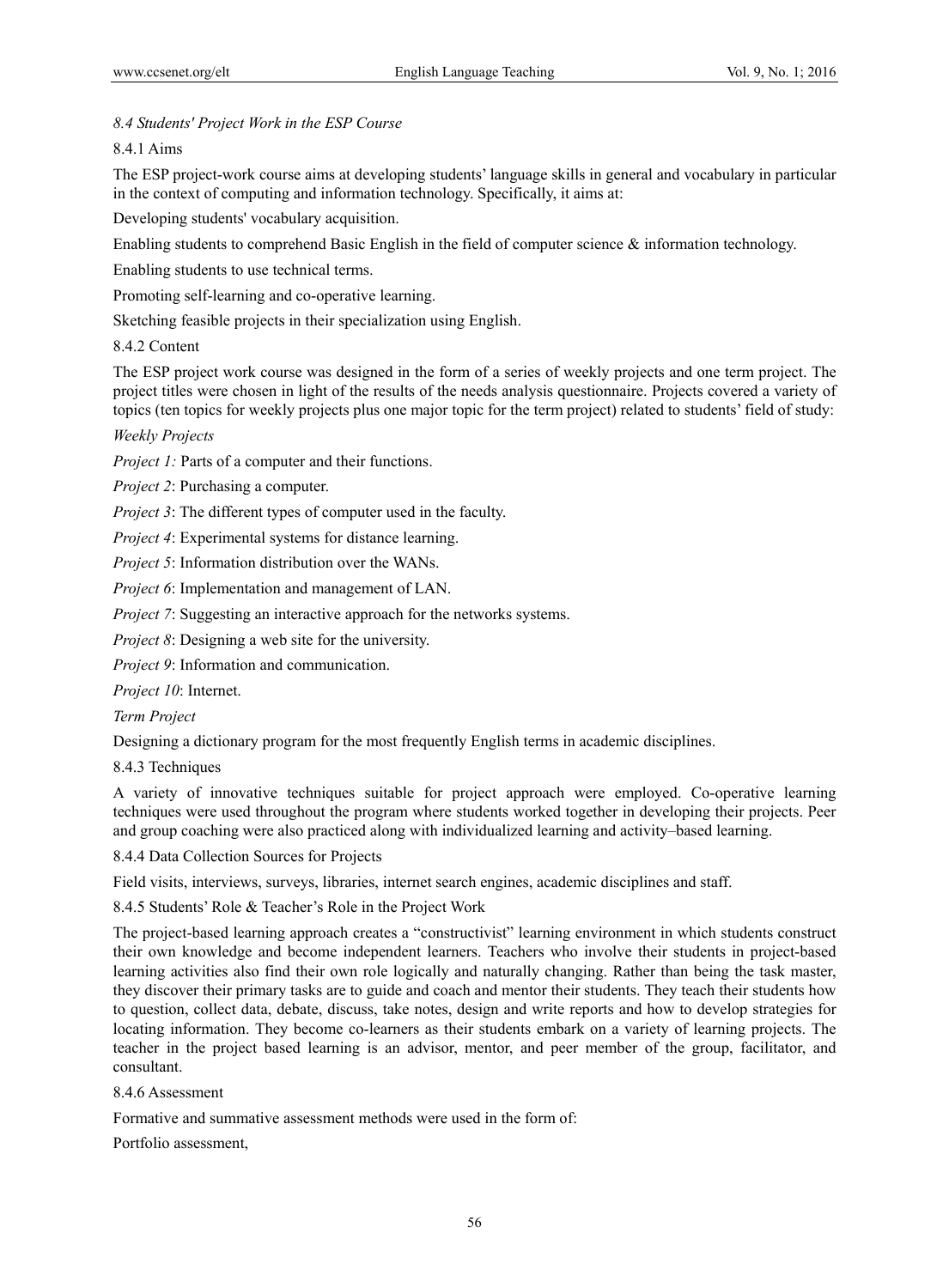End of class assessment,

Two monthly quizzes,

End of term exam.

8.4.7 Classroom Dynamics during a Sample Weekly Project

Classroom dynamics during a Sample Weekly Project can be summarized in the following steps:

*Project title*: Investigating types of computers used in the faculty and their functions.

*Aims:* Upon the completion of this project students should be able to:

*a -* Scan texts for specific information.

*b -*Use these words: "mainframe, multimedia, notebook, laptop, handheld, PC, minicomputer, monitor, modem"

*c-* Learn subject matter through English.

*d-* Use language to learn something new about the project's topic.

*Time:* Two 75-minute classes (meetings).

## *Process:*

#### *First meeting*

*Step 1*: Through discussion and possible negotiation, students agree on a theme for their projects .Students agree to compile and compare different types of computers as they are used by staff, personnel, and students whether they are used in classes, laboratories, libraries or other different places in the faculty. Then the researchers encourage students to find partners having.

*Step 2*: The researchers, as mentor, encourages students to work in pairs and small groups to brainstorm computer- related vocabulary, all the words that they know to talk about computers. A student was then chosen to write these words on the board for the class to copy with the write spelling.

*Step 3*: The researchers elicit some examples, e.g. a professor would use a laptop in class. Then get the students think about and find as many examples of who would use a certain type of computer and what for.

*Step 4*: Students decide on the final outcome of their project and the researchers divide them into groups of 7 to form six research groups. Based on the students' background knowledge and the researchers' help, the different types of computers were listed on the board. Each group was asked to collect as many information as they can about each type in relation to its specifications, features, uses, functions, etc.

*Step 5*: Teacher and students agree on the different methods of collecting the required information for their project. Students agree to review authentic material; survey college personnel, students and staff to identify the types of computers that are used and what they are used for.

## *Second meeting*

*Step 6*: Students meet in their groups and exchange and summarize the information they have accumulated. Groups will then meet in a jigsaw fashion (i.e., new groups made up of representatives from each original group) and query each other about what they have collected.

*Step 7*: Students then return to their original groups in order to prepare for the oral presentation that summarizes their project and its findings. After listening to all group presentations, the students discuss the characteristics of the different types of computers and their functions.

*Step 8:* In the process of completing the project, students practiced the English language skills in different ways:

*They participated in teacher – centered question and answer activity.* 

*Students have to scan texts that discuss types and functions of computers.*

*Students translate words.*

*Students take notes and write summaries.*

*Students role-play to impersonate a potential interviewer and interviewee.*

*Step 9*: Students draft a brief report in an appropriate register, using the new vocabulary items that summarize their views about the different types of computers and their functions.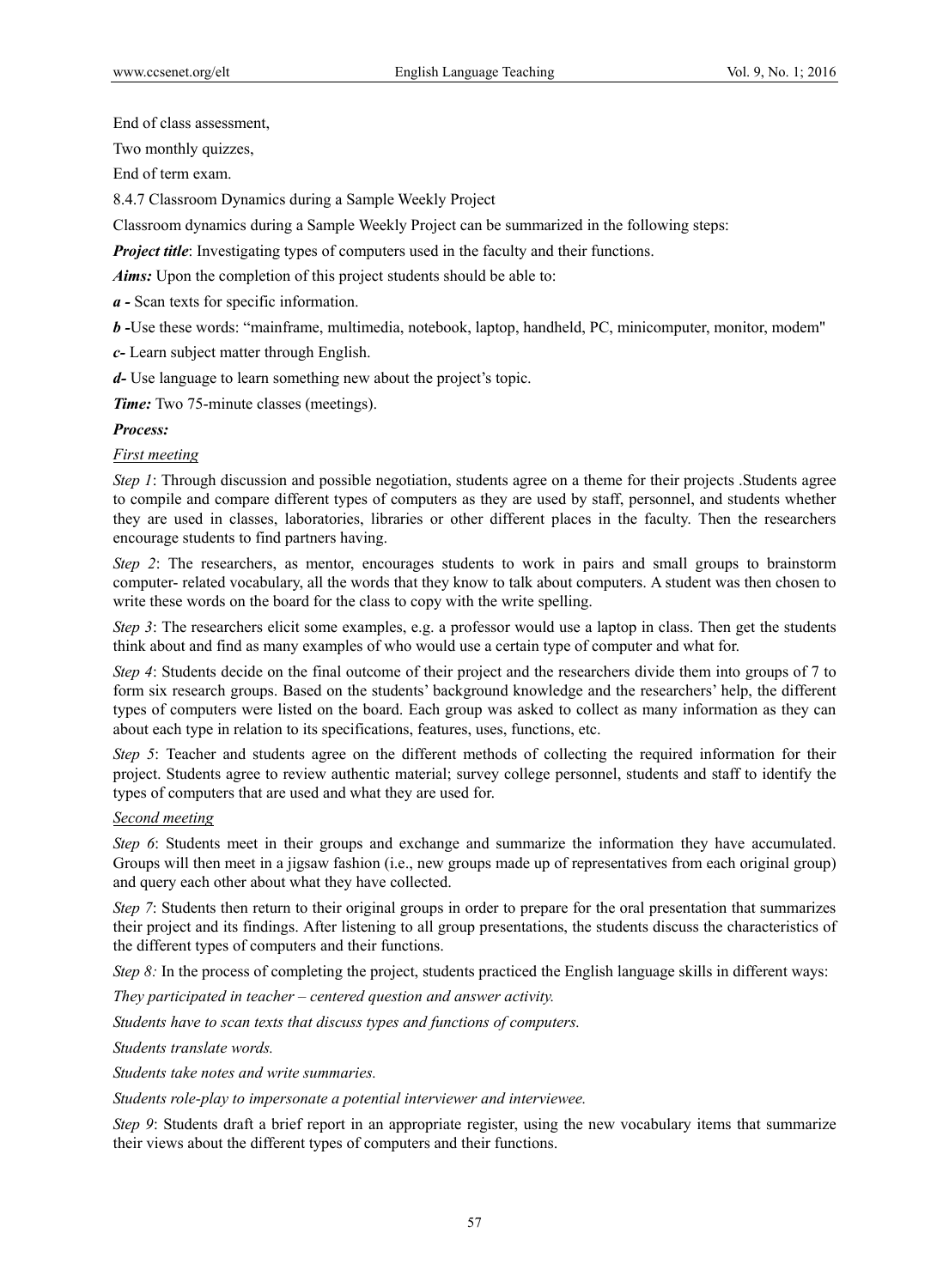*Step* 10: Writing the final report of the project (revised draft, editing, and final version).

*Step 11*: Students give final presentation of the project.

*Step 12:* The researchers reflect on what students have achieved in the process (in terms of language improvement and acquired content knowledge). The researchers discuss the final report and gives grades. The evaluation criteria used for feedback on rehearsals include the following:

*\** Introduces the topic clearly and completely*.* 

- \* Speaks in a way that is easy to understand.
- \* Is responsive to the audience.
- \* Shows knowledge of the topic.

As a final procedure the researchers discuss the problems that students encountered, and identify areas that need clarifications.

8.4.8 Office Dynamics during a Sample Term Project

In addition to weekly projects the researchers designed a term project that continued for three months. This project was carried out side by side with weekly projects and in collaboration with subject matter specialists.

*Project title*: Designing a dictionary program on the frequently used English terms in academic disciplines.

*Aim*: This project aims at:

- a. Increasing students' vocabulary acquisition in the area of computer technology.
- b. Enhancing students' reading skills.
- c. Developing translation abilities.
- d. Fostering self-instruction and co-operative learning.
- e. Maximizing and emphasizing students' roles.

f.Developing writing abilities.

*Time*: This project was completed in twelve consecutive weeks and meetings took place in the library and the researchers' office.

*Process*: The project went through the following steps:

a. The students were divided into eight groups.

b. Each group was assigned to survey their specialist courses and gather the vocabulary items that start with the alphabets of their groups. I.e., group ONE was assigned to collect and translate the words starting with the letters "A, B, C".

c. The students' findings were revised and corrected by subject-matter specialists.

d. The students met regularly with the researchers, for consultation and feedback, on every other week and during office hours.

e. The final draft of each group was typed on a computer and saved on a floppy disk and by the end of week ten groups were able to submit their findings.

f. Another group of students, group No. nine, designed a dictionary program that was fed by the 2800 vocabulary items collected by the eight groups. The dictionary program is a user-friendly that can be used by other students in the college.

# **9. Results**

The data obtained from the research instruments were processed using "SPSS for Windows Version 10.0" Statistics Software and summarized using descriptive and inferential statistics. The quantitative data gathered were tabulated and analyzed statistically using frequency of responses and weighted percentages. The result of the questionnaire application is shown in the table below (1):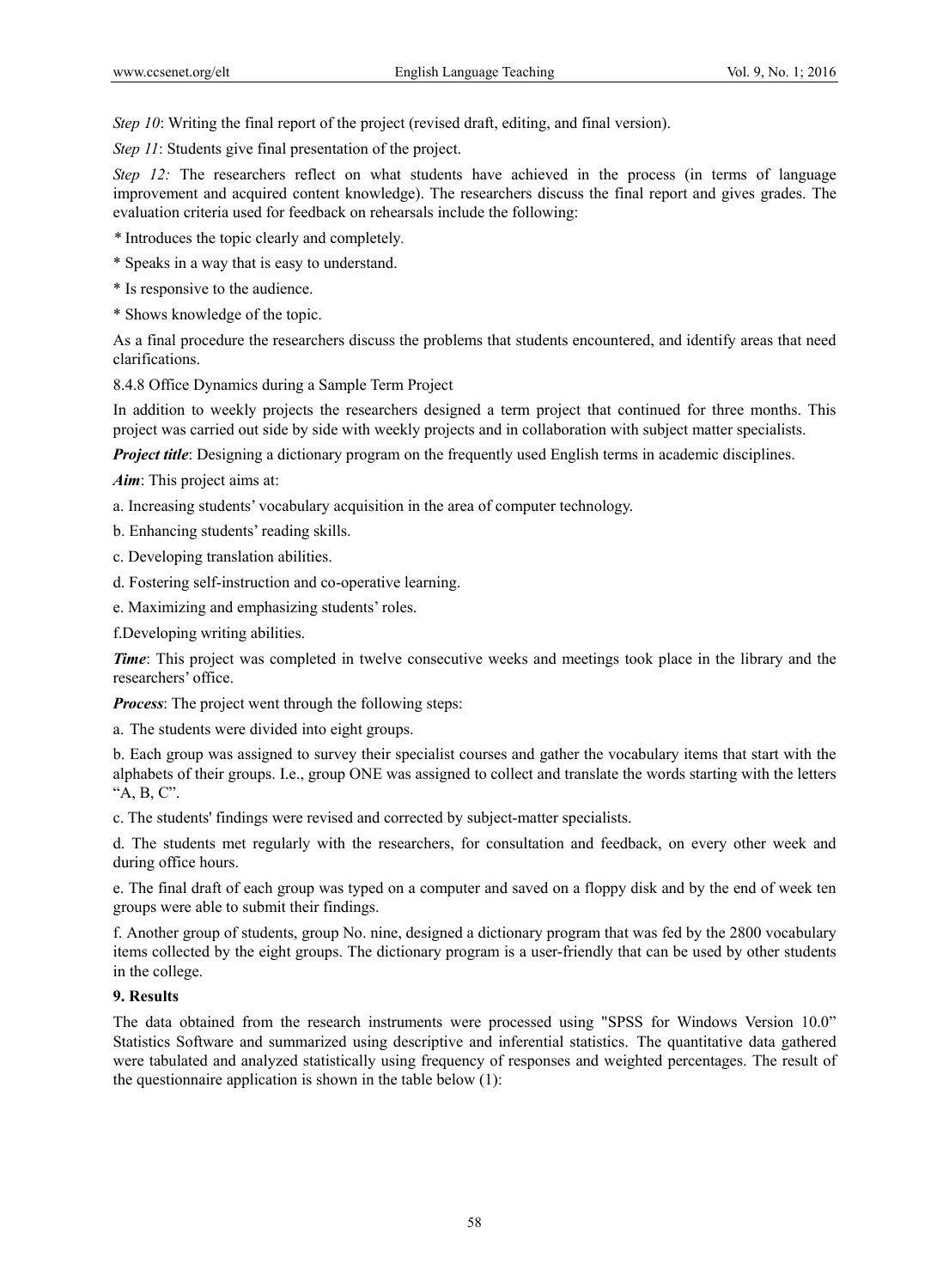# Table 1. Frequency and weighted percentages of the subjects' responses on the needs analysis questionnaire

|                                                          | $NRA*$                    | LR                       | $\boldsymbol{R}$           | <b>GR</b>             | Weighted   |
|----------------------------------------------------------|---------------------------|--------------------------|----------------------------|-----------------------|------------|
| <b>Items</b>                                             | $\boldsymbol{\mathit{1}}$ | $\boldsymbol{2}$         | $\boldsymbol{\beta}$       | $\boldsymbol{4}$      | percentage |
| <b>I- English Language Skills Needed:</b>                |                           |                          |                            |                       |            |
| 1- Ask and answer questions about computing.             | $\theta$                  | 3                        | 35                         | 5                     | 3.04       |
| 2- Scan a text for specific information.                 | $\theta$                  | $\overline{A}$           | 33                         | 6                     | 3.04       |
| 3- Make simple instructions using the imperative.        | $\theta$                  | 15                       | 25                         | 3                     | 2.72       |
| 4- Write summarizes for longer texts.                    | 0                         | 11                       | 29                         | $\mathfrak{Z}$        | 2.81       |
| 5- Make affirmative and negative statements.             | $\theta$                  | 6                        | 34                         | $\mathfrak{Z}$        | 3.16       |
| 6- Make inferences from a text.                          | $\theta$                  | 1                        | 30                         | 12                    | 3.26       |
| 7- Describe the function of a device.                    | $\theta$                  | 0                        | 20                         | 23                    | 3.53       |
| 8- Use sequence words necessary for making instructions. | $\theta$                  | 3                        | 30                         | 10                    | 3.16       |
| 9- Understand a spoken description.                      | $\theta$                  | 3                        | 20                         | 20                    | 3.4        |
| 10- Use grammar related rules.                           | $\theta$                  | 9                        | 21                         | 13                    | 3.09       |
| 11- Know and use vocabulary related to computer science. | $\theta$                  | $\theta$                 | 10                         | 33                    | 3.77       |
| 12- Read for detailed information.                       | $\theta$                  | 1                        | 12                         | 30                    | 3.67       |
| 13- Write brief explanations.                            | $\theta$                  | $\theta$                 | $\boldsymbol{\delta}$      | 35                    | 3.81       |
| <b>II- Learning &amp; Teaching Preferences:</b>          |                           |                          |                            |                       |            |
| 14- Use problem solving activities.                      | $\theta$                  | 1                        | 9                          | 33                    | 3.74       |
| 15- Develop projects through co-operative learning.      | 0                         | $\theta$                 | $\overline{7}$             | 36                    | 3.84       |
| 16- Take notes.                                          | $\theta$                  | 3                        | 17                         | 23                    | 3.47       |
| 17- Make projects.                                       | $\theta$                  | $\boldsymbol{\theta}$    | 10                         | 33                    | 3.77       |
| 18- Work in pairs.                                       | $\theta$                  | $\boldsymbol{\theta}$    | 11                         | 32                    | 3.74       |
| 19- Work individually.                                   | 10                        | $\mathcal{I}\mathcal{I}$ | 22                         | $\theta$              | 2.28       |
| 20- Listen to lectures.                                  | 20                        | 23                       | $\boldsymbol{\theta}$      | $\boldsymbol{\theta}$ | 1.53       |
| <b>III-</b> Topics to be covered in the English Course   |                           |                          |                            |                       |            |
| 2 1- Parts of a computer and their functions.            | $\theta$                  | $\theta$                 | $\boldsymbol{\mathcal{S}}$ | 35                    | 3.81       |
| 22- Purchasing a computer.                               | $\theta$                  | $\theta$                 | 21                         | 22                    | 3.51       |
| 23- Input & output units.                                | $\theta$                  | 10                       | 20                         | 13                    | 3.07       |
| 24- The different types of computer used in the faculty. | $\theta$                  | $\boldsymbol{l}$         | 19                         | 23                    | 3.51       |
| 25- Language and science today.                          | $\overline{c}$            | 16                       | 19                         | 6                     | 2.63       |
| 26 - Experimental systems for distance learning.         | $\boldsymbol{\theta}$     | 5                        | 20                         | 18                    | 3.30       |
| 27- English for specific purposes.                       | 0                         | 20                       | 20                         | $\mathfrak{Z}$        | 2.60       |
| 28- Information distribution over the WANs.              | 0                         | 0                        | 21                         | 22                    | 3.51       |
| 29- Satalites.                                           | 2                         | 10                       | 19                         | 12                    | 2.91       |
| 30- Implementation and management of LAN.                | $\theta$                  | $\theta$                 | $\boldsymbol{\mathcal{S}}$ | 35                    | 3.81       |
| 31- Interactive approach for the networks systems.       | $\theta$                  | $\overline{2}$           | 19                         | 22                    | 3.47       |
| 32- Reading scientific magazines.                        | 15                        | 20                       | $\boldsymbol{\mathcal{S}}$ | $\theta$              | 1.84       |
| 33- Designing a web site for the university.             | $\theta$                  | $\boldsymbol{\theta}$    | 8                          | 35                    | 3.81       |
| 34- Unidentified Flying objects (UFO)                    | 30 <sub>0</sub>           | 13                       | $\boldsymbol{\theta}$      | $\theta$              | 1.30       |
| 35- Information and communication.                       | $\theta$                  | $\theta$                 | 21                         | 22                    | 3.51       |
| 36- Internet.                                            | $\theta$                  | $\theta$                 | $\boldsymbol{\theta}$      | 43                    | 4.00       |

*\*Please Note: NRA (Not required at all), LR(Less required), R (Required), and GR (Greatly required).*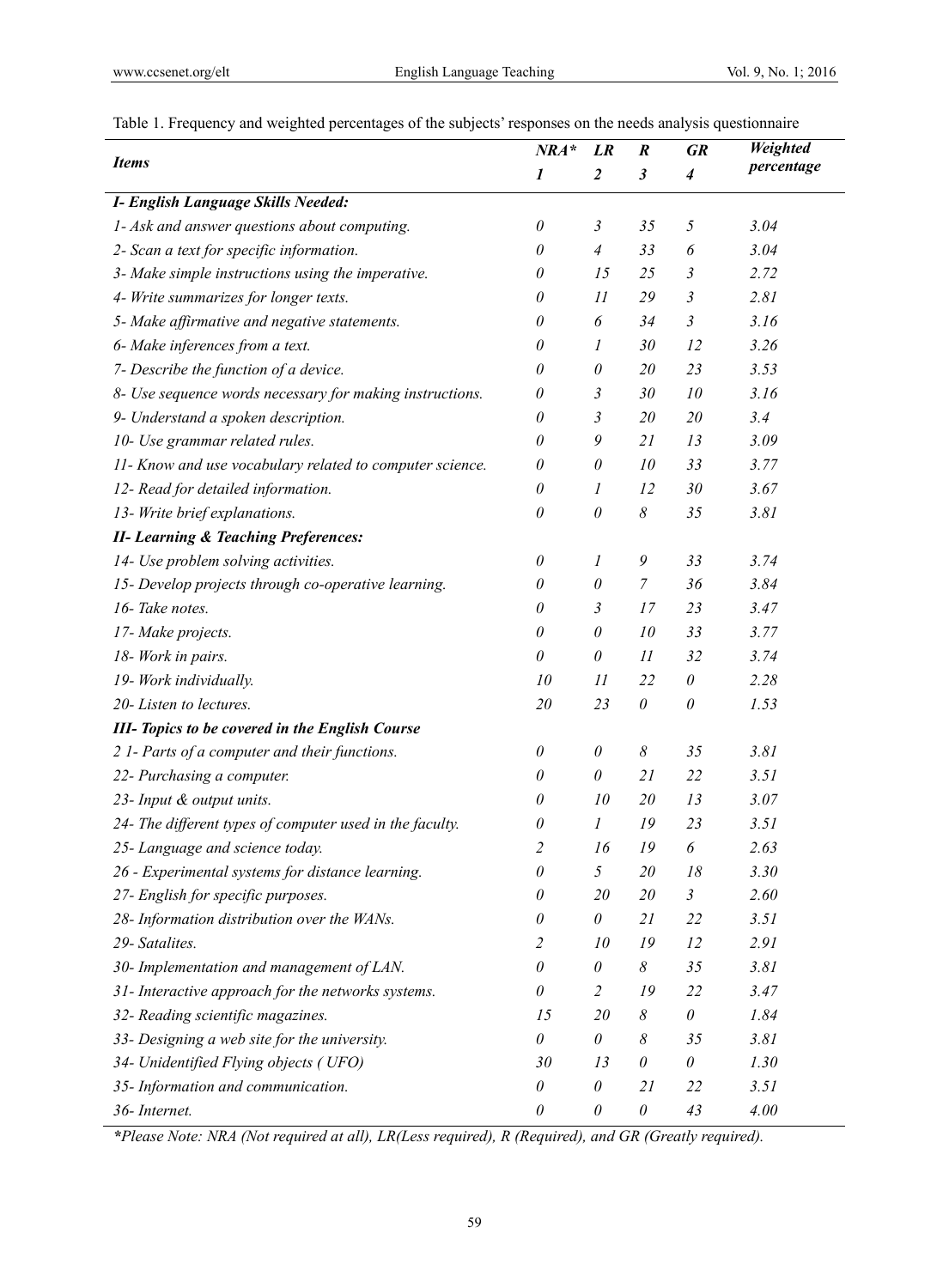Accordingly, the cut-score (Note 3) point in the questionnaire was  $(3.26)$  for part one and  $(2.69)$  for part two and (2.65) for part three. Thus, all the needs with weight percentage higher than the criterion were regarded as the greatly required needs for the target group, and consequently became the focus of the ESP course and the project work. Students expressed their desire to develop and use vocabulary related to computer science through making projects, working individually and in pairs or small groups, and using problem solving activities. In order to investigate the differences between the scores of the two research groups in the pre-and post testing of the observation sheet, the researchers made use of "t Independent Samples Test" differences between the results of the two groups in the pre-and post application of the vocabulary test. These results are discussed and interpreted in relation to the research hypotheses. The following table (2) shows the statistical differences between the mean score of the experimental group in pre and post application of the observation sheet.

| Administration | N  | Mean  | Paired<br>Differences |               | DF | Tab. T | $Sig. (2-tailed)$ |
|----------------|----|-------|-----------------------|---------------|----|--------|-------------------|
|                |    |       |                       | $\Sigma$ D2   |    |        |                   |
| Pre            | 43 | 9.12  | 20.47                 | 1182,77 25,28 | 42 | .372   | 0.01              |
| Post           |    | 29.58 |                       |               |    |        |                   |

|  |  | Table 2. Means and (t) value of the experimental group scores in the pre-post testing |
|--|--|---------------------------------------------------------------------------------------|
|  |  |                                                                                       |

As displayed in the table above, there are significant statistical differences between the mean scores of the experimental group in pre and post testing in favor of post- testing. Obviously, calculated't' (25, 28) is bigger than tabulated't' (,  $372$ ) at the degree of freedom (42) and this is significant at 0.01 level. This proves the validity of the first research hypothesis "There *are significant statistical differences between the mean scores of the experimental group in pre and post-testing of the English vocabulary test in favor of post-testing".* These results could indicate that the subjects in the experimental group demonstrated improved performances in vocabulary and computer terminology acquisition after participating in the proposed project work.

Regarding the second research hypothesis stating: *There are significant statistical differences between the mean scores of the experimental group students and the control group students in the post application of the vocabulary test in favor of the experimental group,* the significance of the differences between the scores was computed as shown in the following Table 3:

Table 3. Means, std. deviation, and (t) value of the scores of both the experimental group and the control group post testing

| Group        | N  | Mean  | Std.<br>Deviation | m     | DF | Tab.<br>m | Sig.<br>$(2-tailed)$ |
|--------------|----|-------|-------------------|-------|----|-----------|----------------------|
| Experimental | 43 | 29.58 | 5.84              | 15.89 | 84 | ,267      | 0.01                 |
| Control      | 43 | 12.79 | 3.58              |       |    |           |                      |

The table above shows that there are statistically significant differences between the mean scores of the two research groups in post-testing in favor of the experimental group and accordingly proves the validity of the second hypothesis.

# **The Project Work Effect Size**

Effect size is the complementary and supplementary aspect of statistical significance. To calculate the effect size (d) for the suggested program, Eta Square  $(n^2)$  was computed using 'T' value for the differences between the means. The table below shows that the independent variable (*project work*) had a large effect size on developing the English vocabulary and computer terminology for the target sample. The table below (4) summarizes this statistic: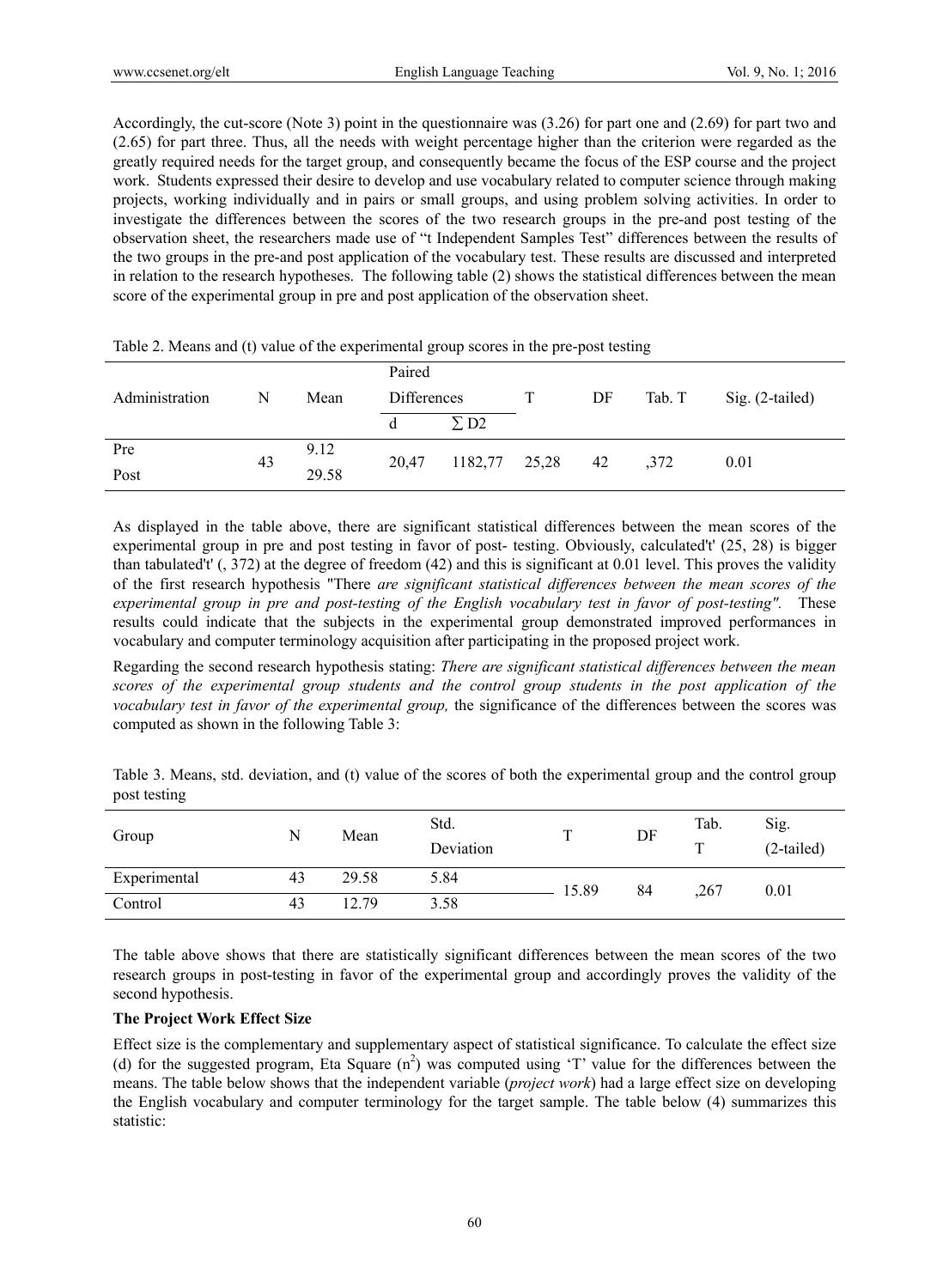| Independent Variable | Dependent<br>Variable     |       | DF | N2   |     | Effect<br><b>Size</b> |
|----------------------|---------------------------|-------|----|------|-----|-----------------------|
| Project Work         | Vocabulary<br>Acquisition | 15.89 | 42 | 0.94 | 7.8 | Large                 |

#### Table 4. The effect size for the project work

The students work at their own pace and at the same time feel comfortable and secure in the team as they choose their partners themselves and work cooperatively in a student centered environment.

#### **10. Discussion**

The purpose of the present study was mainly to test the impact of integrating project work into ESP instruction on developing vocabulary acquisition of tertiary level students in Qassim University. This was achieved through identifying the English language needs of computer science students at Qassim University in Saudi Arabia, offering theoretical support for developing ESP courses for EFL students, providing guidelines for integrating project work into ESP courses, developing a framework for an ESP course for computer science students based on students' work, and testing the effect of involving students in project work activities on developing their acquisition of computer-related vocabulary. The study has led to important findings regarding developing vocabulary acquisition through the integration between project work and ESP. One of the most important findings is the appropriateness of project- based learning for ESP students. This kind of work emphasized creativity over productivity through providing a relaxed learning environment in which students worked together freely and at their own pace away of the traditional classroom setting to accomplish group tasks. It also enhanced the teaching and learning of ESP and developed new study habits for learners by promoting self-directed, independent, cooperative learning as well as out-of-classroom learning. Project work enabled the students to focus on their learning process and allowed them to see their progress. These findings are in line with Tsai (2013), Tsou (2009), Baumgartner et al. (2008), Caruso and Woolley (2008) and Mannix and Neale (2005) who found that in undertaking the project, the students were involved in a string of process-oriented events such as pair or group discussions and problem-solving activities. They believed that group projects can help students develop a host of skills that are increasingly important in the professional world. They also concluded that the process leading to the end-product of project-work provides opportunities for students to develop their confidence and independence. In this context, Papastergiou, (2009) points out that to teach is not simply to get learners to know the result, but to lead them to taking part in the process of gaining knowledge. Positive group experiences, moreover, have been shown to contribute to student learning, retention and overall college success (Astin, 1997; Tinto, 1998).

The researchers also recorded the positive reaction of main course instructors who gave their full backing and support for the groups whose projects fell within the scope of their discipline through providing reading materials, suggesting useful ideas, and translating difficult terms. The researchers noticed that project work activities improved students' motivation to learn and offered a potential solution to many problems in the development of ESP courses through establishing a new kind of cooperation between English instructors and subject-matter ones. This kind of cooperation and coordination was effective and remarkable since both the English instructors and subject-matter ones were involved in a co-teaching process for the first time. This team teaching offered an encouraging teaching situation that affected students overall proficiency. Such a result emphasize those of Thaher and Abu Shmais (2005) and Byron (2000) who found that team language teaching that is based on cooperation between the subject matter instructor, who acts as an informant on what goes on in the subject discipline , and the English language instructor has successfully improved the language skills of most ESP students. They added that the team teaching enabled both types of instructors to build a bottom up ESP curriculum based on designing materials that meet the students' actual needs. It was also found that integrating project work in the ESP classroom improved students' communicative and cooperative abilities and turned English to be an effective means of communication inside and outside the classroom when students were working on their projects. Project work helped the subjects of the study to develop some interpersonal skills such as lifelong learning skills, critical thinking skills and collaborative skills that encouraged them to communicate effectively with their peers to achieve their goals efficiently. Introvert or quiet students had the chance to gain some confidence when they participate in pair or discussions. In addition teaching has become an easier and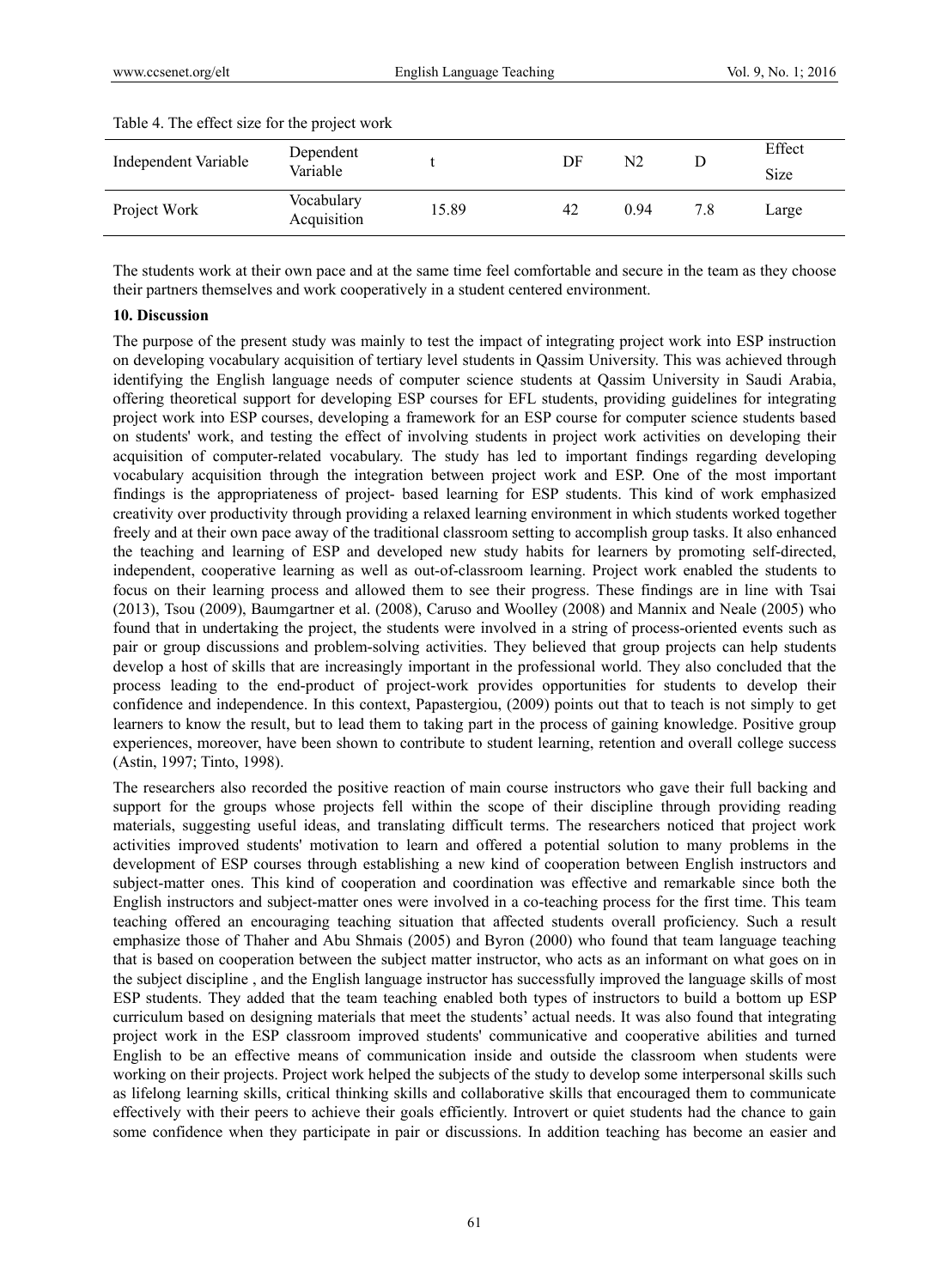enjoyable task since instructors have given part of their responsibilities to the learners. Another important outcome was at the level of motivation. Project work tasks provided students with the required framework to work and learn with a sense of a learning purpose other than passing an exam. Students read articles, summarized texts, suggested ideas, corrected each others' spelling and pronunciation mistakes and searched the library for information. They turned to be good seekers of knowledge rather than passive receivers. These results confirm those of Hye-Jung et al. (2012), Tsai (2011), Sever et al. (2010), Beringer (2007), Fischer (2007), Fried-Booth and Diana (2002), Stoller (2006), Allen ( 2004), Gu (2003) and Xenodohidis (2002) who found that students involved in project-work activities have demonstrated positive attitudes toward learning as they found themselves engaged in purposeful communication to complete authentic activities using the language in a relatively natural context. Students also were motivated to meet the challenge because they thought they may encounter similar problems in the future career. However, the researchers noticed that some students used Arabic other than English for in-group discussion. Also, there were students who did not contribute to the group's effort, yet wanted to benefit from the mark given to the group. In addition, some project-based tasks may be beyond the knowledge of English instructors because such tasks are closely related to content subjects. Such a problem can be avoided by having the subject instructor and the English instructor work together.

Based on the results of the present study, the researchers suggest designing ESP courses based on project work for other fields of study, extending project work in General English language courses, and utilizing project work to develop different language skills i.e. speaking, listening, reading, and writing.

#### **Acknowledgment**

The authors gratefully acknowledge Qassim University, represented by the Deanship of Scientific Research, on the material support for this research under the number (3066) during the academic year 1436 H/ 2015 AD.

#### **References**

- Allen, Q. (2004). Implemending a culture portfolio project within a constructivist paradigm. *Foreign Language Annals,* 37, 232-239. http://dx.doi.org/10.1111/j.1944-9720.2004.tb02196.x
- Astin, A. (1993). *What matters in college? Four critical years revisited*. San Francisco: Jossey-Bass.
- Baumgartner, E., & Zabin, C. (2008). A case study of Project-Based instruction in the ninth grade: A semester-long study of intertidal biodiversity. *Environmental Educational Research, 14*(2), 97-114 . http://dx.doi.org/10.1080/13504620801951640
- Beckett, H. & Slater, T. (2005). The project framework: a tool for language, content, and skills integration. *ELT Journal, 59*(2), 108-116. http://dx.doi.org/10.1093/eltj/cci024
- Belland, R., Ertmer, A., & Simons, D. (2006). Perceptions of the value of problem based learning among students with special needs and their teachers. *The Interdisciplinary Journal of Problem-based Learing, 1*(2), 1-18 . http://dx.doi.org/10.7771/1541-5015.1024
- Beringer, J. (2007). Application of problem based learning through research investigation. *Journal of Geography in Higher Education, 31*(3), 445-45. http://dx.doi.org/10.1080/03098260701514033
- Borza, N. (2013). Problem-Based Learning: An Instruction Method Fostering Learner Autonomy. *Practice and Theory in Systems of Education, 8*(2), 192-200.
- Bradley-Levine, J., Berghoff, B., Seybold, J., Sever, R., Blackwell, S., & Smiley, A. (2010). What teachers and administrators need to know about project-based learning implementation? *Paper presented at the Annual Meeting of the American Educational Research Association*. Denver, Colorado. April, 2010.
- Brush, T., & Saye, J. (2008). The effects of multimedia-supported problem-based inquiry on student engagement, empathy, and assumptions about history. *The Interdisciplinary Journal of Problem-based Learing, 2*(1), 21-56. http://dx.doi.org/10.7771/1541-5015.1052
- Byron, A. (2000). Team Teaching: Plus or Minus ESP. *FORUM, 38*(1), 38-42.
- Caruso, H. M., & Wooley, A. W. (2008). Harnessing the power of emergent interdependence to promote diverse team collaboration*. Diversity and Groups, 11*, 245-266. http://dx.doi.org/10.1016/S1534-0856(08)11011-8
- ChanLin, L. (2008). Technology integration applied to project-based learning in science *Innovations in Education and Teaching International, 45*, 55-65. http://dx.doi.org/10.1080/14703290701757450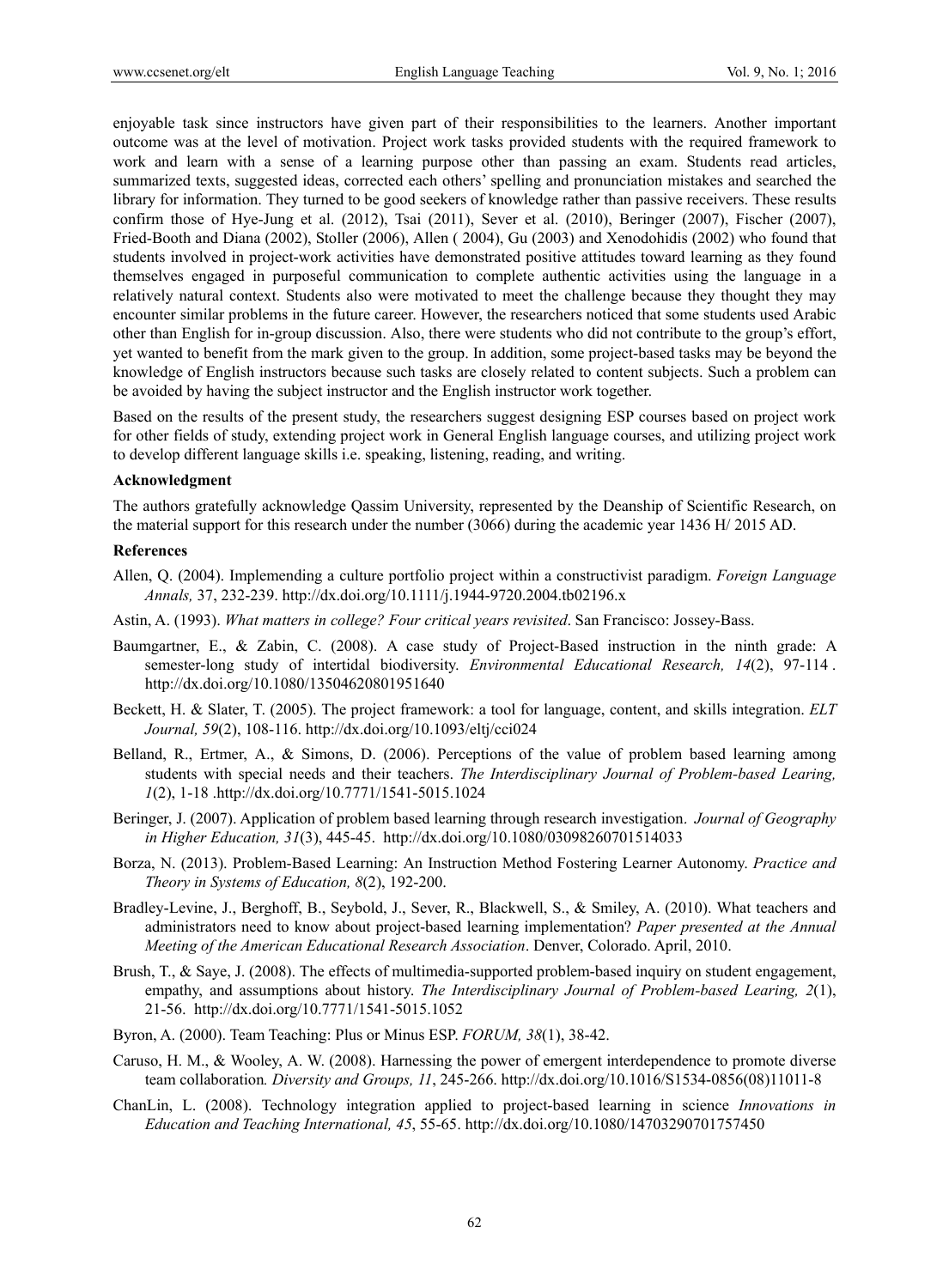- Dhieb-Henia, N. (1999). Improving science students' fluency through project work. *The Internet TESL Journal, 2*(8), 25-32.
- Doppelt, Y. (March, 2009). Assessing creative thinking in design-based learning. *International Journal of Technology Design in Education, 19*(1), 55-65. http://dx.doi.org/10.1007/s10798-006-9008-y
- Dudley-Evans, T., & St John, M. (1998). *Developments in ESP: A multi disciplinary approach*. Cambridge: Cambridge University Press.
- El-Bahi, F. (1979). *Psycho-metric and measuring human mentality* (2nd Ed.). Cairo: Dar Al-Feker Al-Araby (In Arabic).
- Fischer, R. (2007). How do we know what students are actually doing? Monitoring students' behavior in CALL. *Computer Assisted Language Learning, 20*, 409-442. http://dx.doi.org/10.1080/09588220701746013
- Fried-Booth & Diana, L. (2002). *Project Work.* (2nd Ed.)*.* New York: Oxford University Press.
- Larmer, J., & Mergendoller, R. (2010). Seven essentials for project-based learning. *Educational Leadership, 68*(1), 1-4.
- Fragoulis, I., & Mega, G. (2009). *The project method and visible thinking: A comparative study*. Presentation in the 1st Panhellenic Conference of Educational Sciences, 28-31 may, 2009 (In Greek).
- Gu, P. Y. (2003). Vocabulary learning in a second language: Person, task, context strategies. *TESL-EJ, 7*(2), 65-76.
- Guo, S., & Yang, Y. (2012). Project-based learning: an effective approach to link teacher professional development and students learning. *Journal of Educational Technology Development and Exchange, 5*(2), 41-56.
- Hutchinson, T., & Waters, A. (1987). *English for Specific Purposes: A learner-centered approach*. England: Cambridge University Press. http://dx.doi.org/10.1017/CBO9780511733031
- Hye-Jung Lee1, H., & Cheolil, L. (2012). Peer Evaluation in Blended Team Project-Based Learning: What Do Students Find Important? *Journal of Educational Technology & Society, 15*(4), 214-224.
- Kotti, D. (2008). Experiential learning from theory to practice. *Adult Education, 13*, 35-41.
- Little, D. (2009). Learner autonomy in action: Adult immigrants learning English in Ireland. In F. Kjisik, P. Voller, N. Aoki, & Y. Nakata (Eds.), *Mapping the terrain of learner autonomy: Learning environments, learning communities and identities* (pp. 50-85). Tampere, Finland: Tampere University Press.
- Mergendoller, J. R., & Thomas, J. W. (2010). *Managing project-based learning: Principles from the field.* Retrieved February 20, 2011, from http://www.newtechnetwork.org/research/managing-project-based-learning-principles-field
- Markham, T. (2011). Project Based Learning. *Teacher Librarian, 39*(2), 38-42.
- Mamakou, I., & Grigoriadou, M. (2011). An e-project-based approach to ESP learning in an ICT curriculum in higher education. *Themes in Science and Technology Education, 3*(1-2), 119-137.
- Mannix, E., & Neale, M. A. (2005). What differences make a difference? The promise and reality of diverse teams in organizations. *Psychological Science in the Public Interest, 6*(2), 31-55. http://dx.doi.org/10.1111/j.1529-1006.2005.00022.x
- Muna Thaher, M., & Abu Shmais, W. (2005). Subject Matter and English Language Teachers Perceptions of EST at An-Najah National University. *An-Najah Univ. J. Res. (H. Sc.), 19*(4), 1381-1420.
- Noom-ura, S. (2013). Project-Based Learning and ESP: A Perfect Match. *English Language Teaching, 31*(3), 1-7.
- Papastergiou, M. (2009). Digital Game-Based Learning in high school Computer Science education: Impact on educational effectiveness and student motivation*. Computers and Education, 52*, 1-12. http://dx.doi.org/10.1016/j.compedu.2008.06.004
- Richards, J. C., & Renandya, W. A. (2001). *Methodology in Language Teaching: An Anthology of Current Practice*. Cambridge University Press. http://dx.doi.org/10.1017/CBO9780511667305
- Robinson, P. (1991). *ESP today: A practitioner's guide*. New York: Prentice Hall.